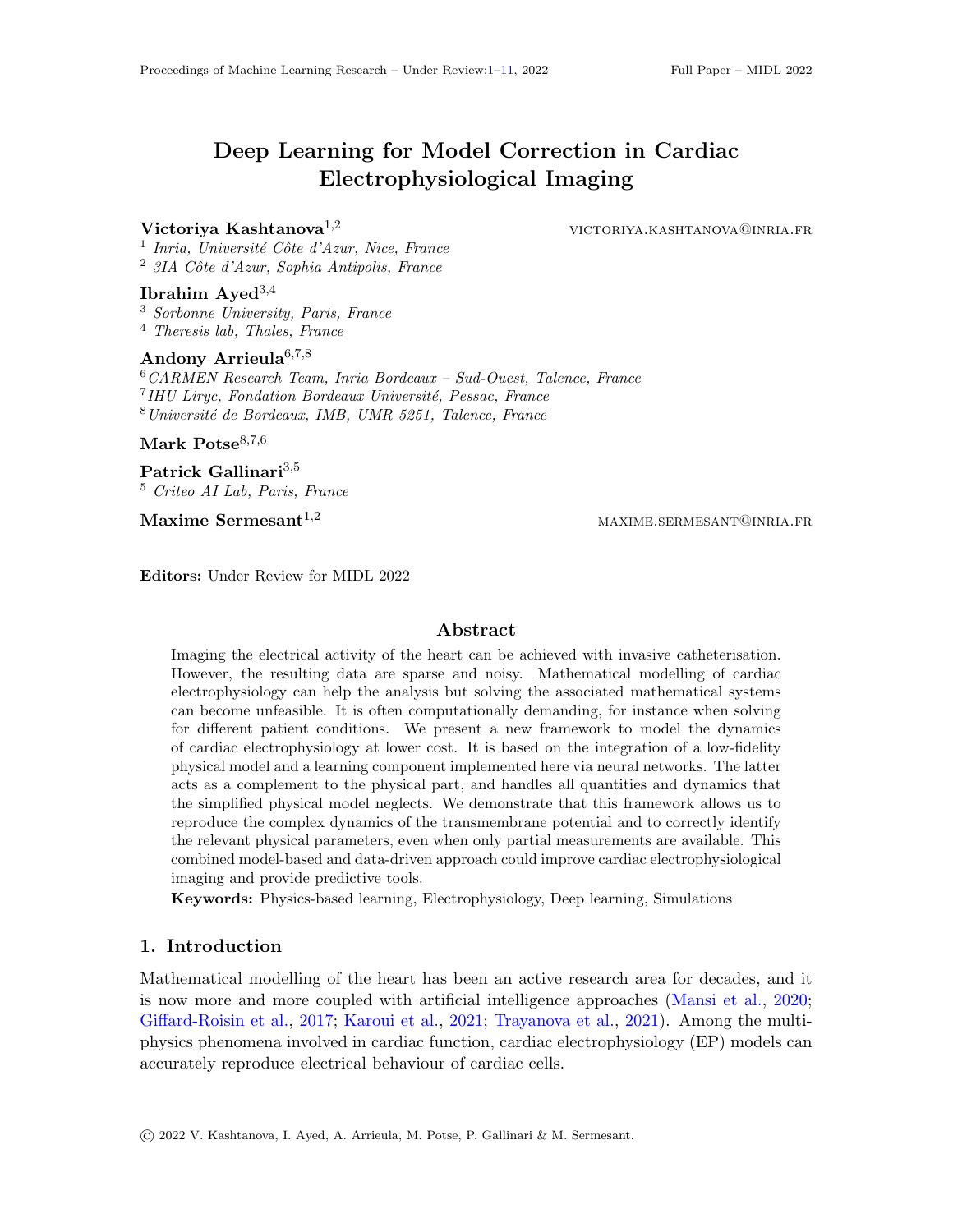In order to describe the dynamics of transmembrane voltage, current, and different ionic concentrations in the cardiac cell, biophysically detailed models such as the Ten Tusscher-Panfilov model [\(Ten Tusscher et al.,](#page-10-2) [2004;](#page-10-2) [Ten Tusscher and Panfilov,](#page-9-1) [2006\)](#page-9-1) have been proposed. However, these models are complex and computationally expensive, and have many hidden variables which are impossible to measure, making model parameters difficult to personalise. Another type of model, phenomenological models, are simplified models derived from biophysical models. Examples include the FitzHugh-Nagumo, Aliev-Panfilov, and Mitchell-Schaeffer models [\(FitzHugh,](#page-8-2) [1961;](#page-8-2) [Nagumo et al.,](#page-9-2) [1962;](#page-9-2) [Aliev and Panfilov,](#page-8-3) [1996;](#page-8-3) [Nash and Panfilov,](#page-9-3) [2004;](#page-9-3) [Mitchell and Schaeffer,](#page-9-4) [2003\)](#page-9-4). These models employ fewer variables, they have fewer parameters and are therefore especially useful for rapid computational modelling of wave propagation at the organ level. However, they are less realistic and therefore need a complementary mechanism to fit them to the measured data. Machine learning and in particular deep learning (DL) approaches could help providing such a correction mechanism. The combination of rapid phenomenological models and machine learning components could then allow the development of rapid and accurate models of transmembrane dynamics.

In the last few years, DL neural networks have been increasingly used in order to learn dynamical models from data motivating a large number of publications. For example, [Long](#page-9-5) [et al.](#page-9-5) [\(2018,](#page-9-5) [2019\)](#page-9-6) endowed neural layers with additional structure, useful for learning PDEs. [Chen et al.](#page-8-4) [\(2018\)](#page-8-4) used the adjoint method to learn differential equations parametrised with neural networks. [Ayed et al.](#page-8-5) [\(2019b\)](#page-8-5) propose a framework for learning models using a purely data driven approach in partially observable settings. [Willard et al.](#page-10-3) [\(2020\)](#page-10-3) propose a broad survey of ML for physics-based modeling.

In spite of achieving good progress in cardiac electrophysiology simulations [\(Ayed et al.,](#page-8-6) [2019a;](#page-8-6) [Kashtanova et al.,](#page-9-7) [2021\)](#page-9-7) data-driven models alone could not reproduce the complex unseen dynamics like the repolarisation [\(Kashtanova et al.,](#page-9-7) [2021\)](#page-9-7), and the maximum forecasting horizon is still limited. For this reason, researchers have begun to use coupled physico-statistical approaches for cardiac electrophysiology simulations with a high precision and at low cost. For example, [Court and Kunisch](#page-8-7) [\(2021\)](#page-8-7) designed a neural network that approximates the FitzHugh-Nagumo model, [Sahli Costabal et al.](#page-9-8) [\(2020\)](#page-9-8) used a physics-informed neural network for cardiac activation mapping accounting for underlying wave propagation dynamics, [Fresca et al.](#page-8-8) [\(2021\)](#page-8-8) proposed an approach to create a nonlinear reduced order model with the help of deep learning algorithms (DL-ROM) for cardiac electrophysiology simulations, and [Herrero Martin et al.](#page-8-9) [\(2022\)](#page-8-9) present a physics-informed neural network for accurate action potential simulation and EP model parameter estimation. However, the majority of these coupled approaches bases on high-fidelity physical models and fits them to the data. This could be computationally expensive and cannot manage large discrepancies between simulated and real data.

To alleviate this limitation, we propose a framework to Augment incomplete PHYsical models with a deep learning component for ideNtifying comlex cardiac ElectroPhysiology dynamics (APHYN-EP) from data, based on a fast low-fidelity (or incomplete) physical model. This framework has two components which decompose the dynamics into a physical and a data-driven term. The data-driven deep learning component is designed so as to capture only the information that cannot be modeled by the incomplete physical model. The proposed model closely follows the approach of [Yin et al.](#page-10-4) [\(2021\)](#page-10-4). But in contrast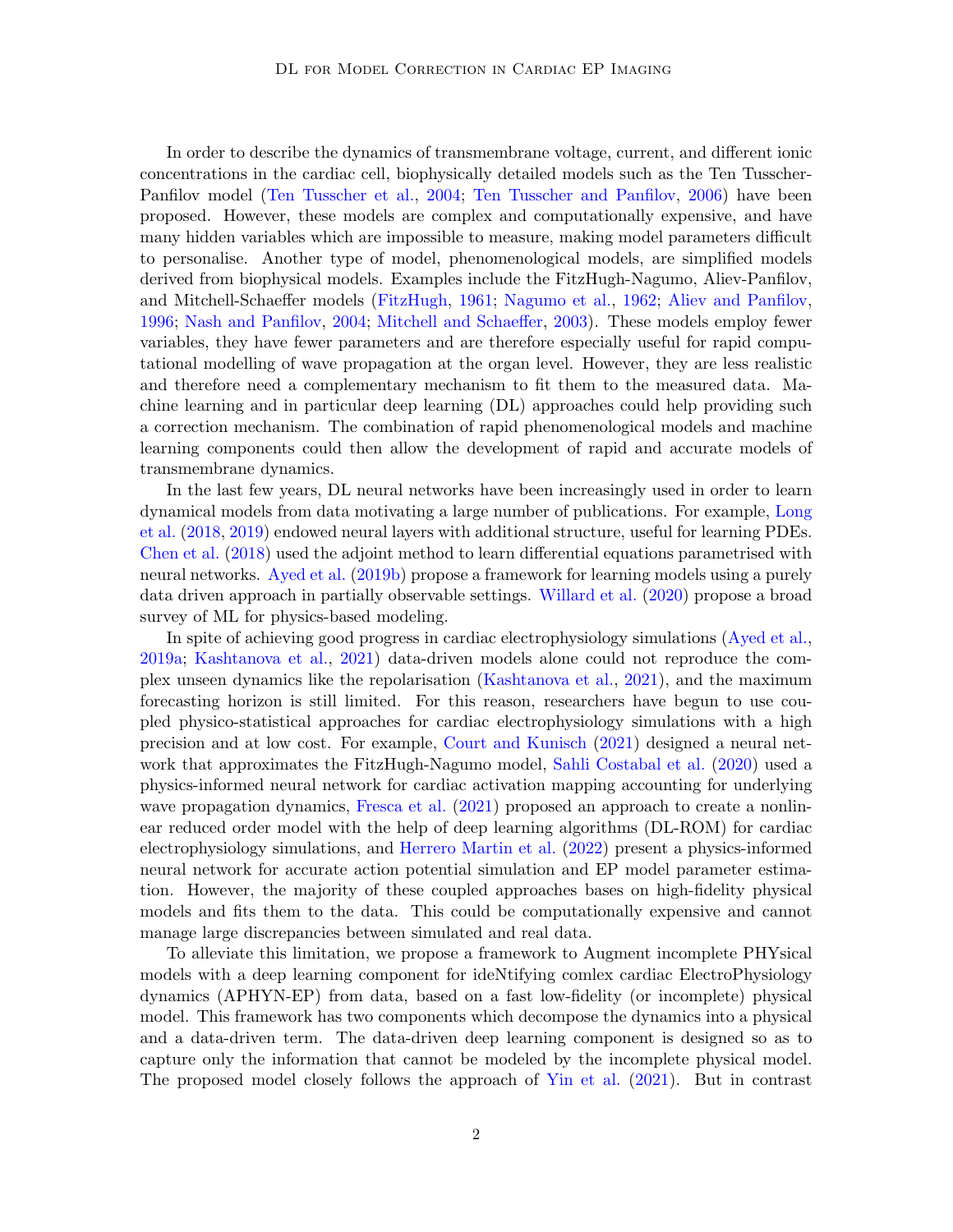to this work, that considers fully-observable dynamics and simple test use cases, cardiac electrophysiology dynamics have a high complexity and represent simultaneously multiple underlying processes. Furthermore, most cardiac electrophysiology models lack measurements for some variables, which makes them partially-observable and requires inferring the dynamics from incomplete observations only. Fig. [1](#page-2-0) presents the general framework of our approach. Training amounts to identifying the physical model parameter (inverse problem) and learning the neural network parameters (direct problem) together. After training, the model can be used for forecasting at multiple horizons.



<span id="page-2-0"></span>Figure 1: General APHYN-EP framework scheme. During the training phase twocomponent framework learn the parameters for the physical  $(F_p)$  and the datadriven  $(F_a)$  components from data. Then via an ODE solver the framework can forecast further the learned dynamics.

### 2. Learning Framework

To learn cardiac electrophysiology dynamics  $(X_t)$  we solve an optimization problem via a physics-based data-driven framework APHYN-EP. This framework combines a physical model  $(F_p)$  representing an incomplete description of the underlying phenomenon and a neural network  $(F_a)$  which will complement the physical model by capturing the information that cannot be modeled by the physics component:

<span id="page-2-2"></span>
$$
\min_{F_p \in \mathcal{F}_p, F_a \in \mathcal{F}_a} \|F_a\| \text{ subject to } \forall X \in \mathcal{D}, \forall t, \frac{dX_t}{dt} = F(X_t) = (F_p + F_a)(X_t). \tag{1}
$$

Our incomplete physical model is the two-variable  $(v, h)$  model by [Mitchell and Schaeffer](#page-9-4)  $(2003)$  for cardiac electrophysiology simulation  $(2)$ . The variable v represents normalised  $(v \in [0,1])$  dimensionless transmembrane potential while the "gating" variable h controls the repolarisation (return to the initial state):

$$
\partial_t v = \text{div}(\sigma \nabla v) + \frac{hv^2(1-v)}{\tau_{\text{in}}} - \frac{v}{\tau_{\text{out}}} + J_{\text{stim}}
$$

$$
\partial_t h = \begin{cases} \frac{1-h}{\tau_{\text{open}}} & \text{if } v < v_{\text{gate}} \\ \frac{-h}{\tau_{\text{close}}} & \text{if } v > v_{\text{gate}} \end{cases} \tag{2}
$$

<span id="page-2-1"></span>where  $J_{\text{stim}}$  is a transmembrane potential activation function, which is equal to 1 in the stimulated area during stimulation time  $(t_{\text{stim}})$ . This physical model has been successfully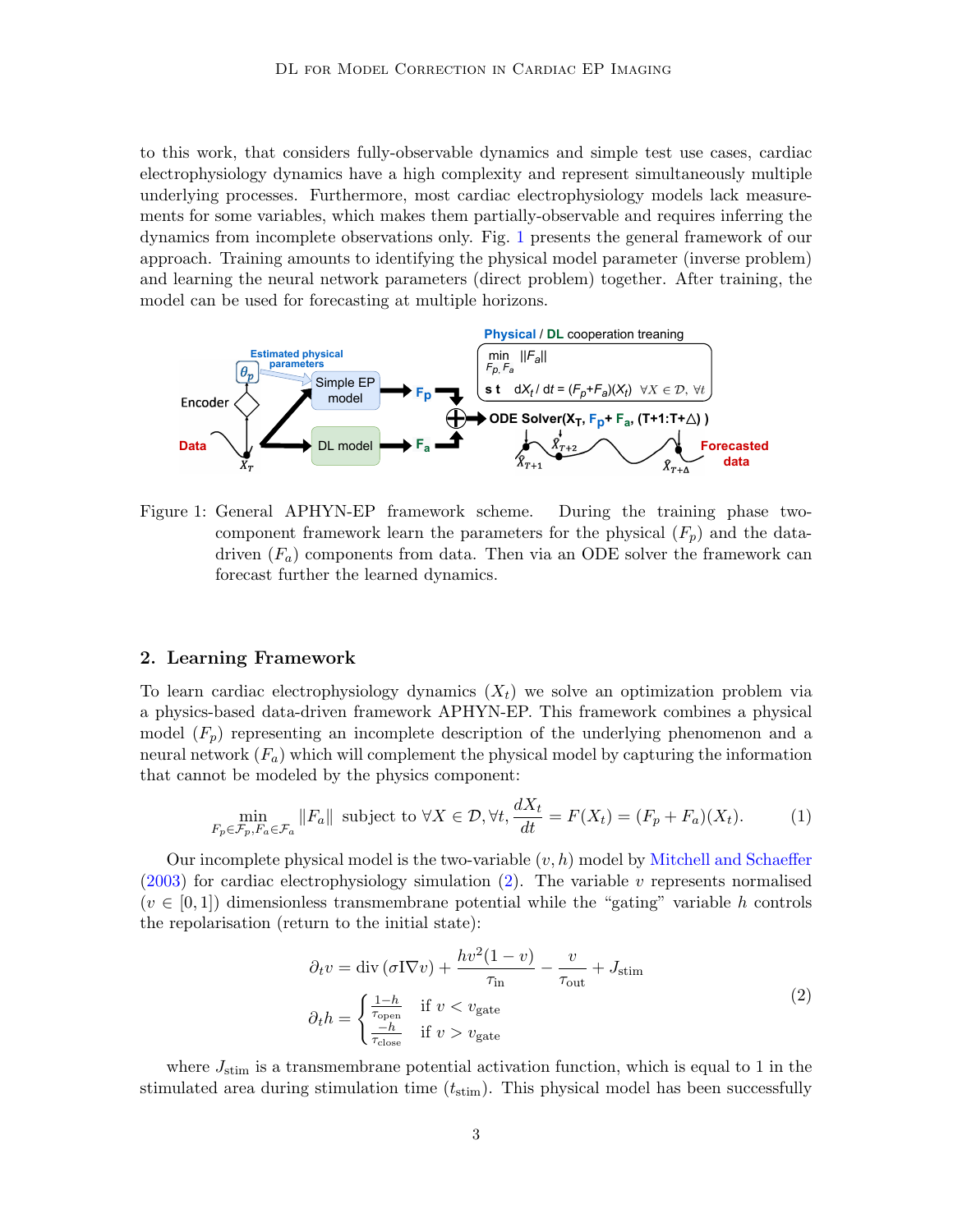used in patient-specific modelling [\(Relan et al.,](#page-9-9) [2011\)](#page-9-9), it covers general electrophysiology dynamics and, in contrast to more detailed electrophysiology models, it is flexible in terms of spatial and temporal steps. Assuming that we can obtain the coordinates of an applied electrical stimulation from the data and using  $v(t = 0) \equiv 0$  and  $h(t = 0) \equiv 1$  we can calculate an approximation of h for any time point t with the help of a simple integration scheme.

For the data-driven component we use a Residual Network (ResNet) [\(He et al.,](#page-8-10) [2016\)](#page-8-10), because it can accurately reproduce transmembrane potential dynamics [\(Ayed et al.,](#page-8-6) [2019a;](#page-8-6) [Kashtanova et al.,](#page-9-7) [2021\)](#page-9-7). The choice of data-driven component is not limited by the ResNet architecture. We performed preliminary experiments with other types of convolutional networks (out of scope for this paper), but overall the ResNet model was the more stable along the different simulations.

Instead of solving the ODE in Eq. [\(1\)](#page-2-2), we use an integral trajectory-based approach which is robust and less sensitive to the time resolution [\(Yin et al.,](#page-10-4) [2021\)](#page-10-4). We compute the next state  $\tilde{X}_{h\Delta}^{(i)}$  $\chi_{h\Delta t}^{(i)}$  from the initial state  $X_0^{(i)}$  $\binom{0}{0}$  as an approximate solution of the integral  $\int_{-a(i)}^{X_0^{(i)}+h\Delta t}$  $(X_0^{(i)} + h\Delta t (F_p^{\theta_p} + F_a^{\theta_a})(X_s) dX_s$  obtained by a differentiable ODE solver [\(Chen et al.,](#page-8-4) [2018,](#page-8-4)  $\frac{\lambda_0}{2021}$ . The APHYN-EP training uses an algorithm adapted from Yin et al. ([2021\)](#page-8-11).

### Algorithm 1: APHYN-EP

Initialization:  $\theta_0, \lambda_0 \geq 0, \tau > 0;$ for  $epoch = 1 : N_{epochs}$  do for batch in 1 : B do  $\mathcal{L}_{\text{traj}}(\theta_j) = \sum_{i=1}^N \sum_{h=1}^{T/\Delta t} ||X_{h\Delta t}^{(i)} - \tilde{X}_{h\Delta t}^{(i)}$  $\frac{u}{h\Delta t}$ ||  $\theta_{j+1} = \theta_j - \nabla \left[ \lambda_j \mathcal{L}_{\text{traj}}(\theta_j) + ||F_a|| \right]$ end  $\lambda_{j+1} = \lambda_j + \tau \mathcal{L}_{\text{traj}}(\theta_{j+1})$ end

Additionally, in order to train simultaneously the physical and the data-driven components of APHYN-EP via automatic differentiation tools (provided by the Pytorch library [\(Paszke et al.,](#page-9-10) [2019\)](#page-9-10)) we implemented the Laplace operator in  $(2)$  with a simple finitedifference scheme. To avoid difficulties with high time resolution required in this numerical scheme we used two different time steps in the integration schemes for the physical component computations and for the computations of the final forecast given by the framework.

#### 3. Experimental settings

#### <span id="page-3-0"></span>3.1. Data collection

To evaluate our method, we used a dataset of transmembrane potential activation simulated with a monodomain reaction-diffusion equation and the Ten Tusscher – Noble – Noble – Panfilov ionic model [\(Ten Tusscher et al.,](#page-10-2) [2004\)](#page-10-2), which represents 12 different transmembrane ionic currents. The simulations were performed with a recent version of the propag-5 software [\(Krause et al.,](#page-9-11) [2012;](#page-9-11) [Potse,](#page-9-12) [2018\)](#page-9-12) with a spatial step of 0.2 mm and a time step of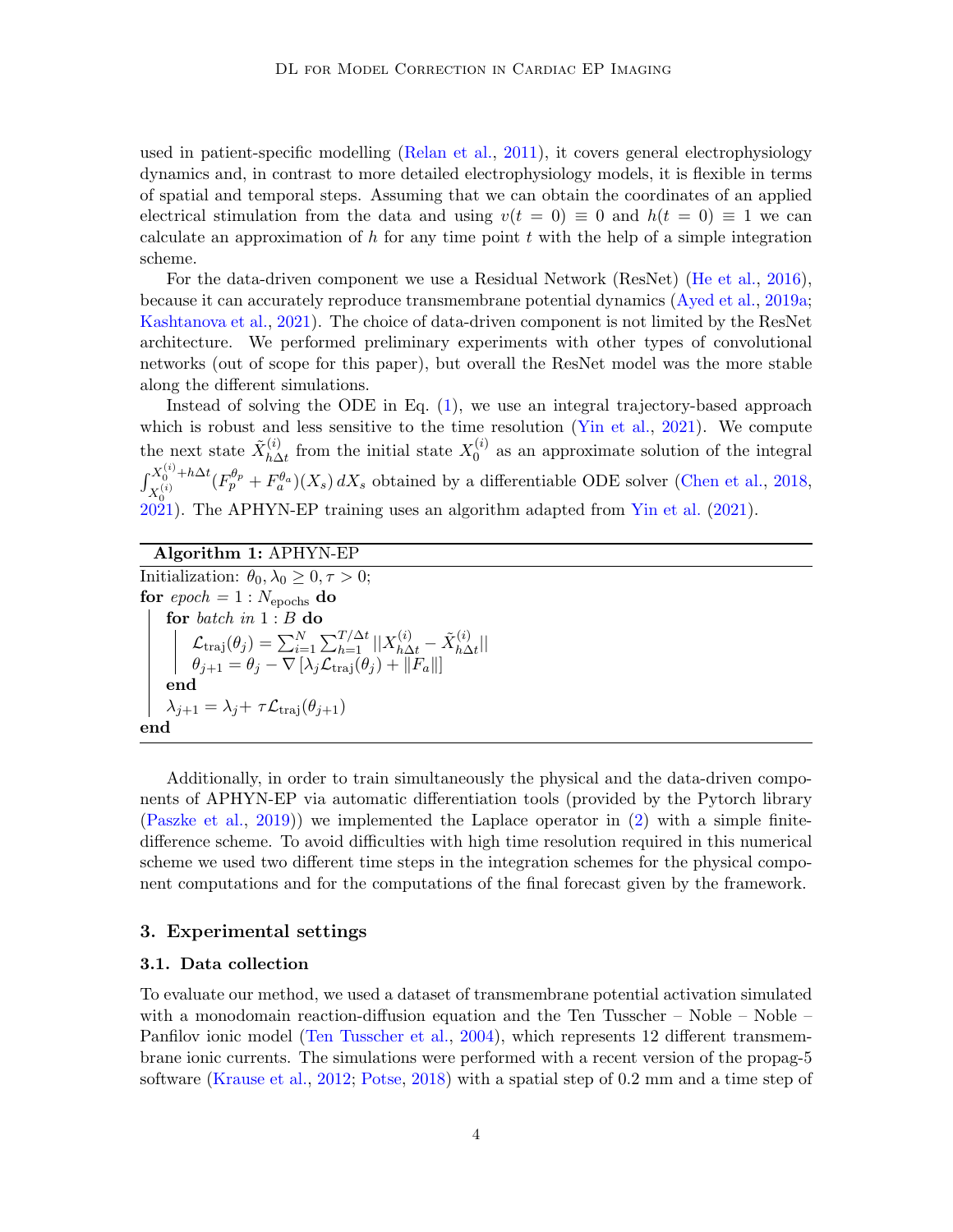1 ms, the same as used by [Ten Tusscher et al.](#page-10-2) [\(2004\)](#page-10-2). The computational domain represents a slab of 2D cardiac tissue of size  $24 \times 24$  elements. For one data sample, one stimulation was applied for 1 ms in the selected area for transmembrane potential activation. Since the grid was symmetric under 90-degree rotations, the stimulations were done only on each grid point of the first quarter of the cardiac slab. Then, we applied data-augmentation techniques to translate the simulations on the three remaining quarters. Overall we had a database of 500 training samples and 100 validation samples. Each simulation represented 500 ms of propagation, which represents 40 seconds of computation on a 12-core Intel Xeon W-2133 CPU.

The data simulated via the Ten Tusscher model are considered here as the ground truth. The objective is then to learn the complex dynamics generated with this model with the APHYN-EP model combining a simplified physics description with a deep learning component. This will result in a low computational cost surrogate model of the computationally intensive Ten Tusscher model.

#### 3.2. Training settings

The physical model  $(F_p)$  of Eq. [2](#page-2-1) was implemented with a standard finite-difference scheme for the Laplace operator with a spatial resolution of 1 mm<sup>2</sup> pixels and inner time resolution of 0.01 ms. We estimated only  $\sigma$  and  $\tau_{\text{in}}$  as unknown parameters in [\(2\)](#page-2-1), because they represent the major part of early dynamics (velocity and upstroke) and therefore the main difference between the Mitchell–Schaeffer and the Ten Tusscher – Noble – Noble – Panfilov models in our simulations. The initial Mitchell-Schaeffer model parameters are taken as in the original paper [\(Mitchell and Schaeffer,](#page-9-4) [2003\)](#page-9-4):  $\tau_{\text{out}} = 6$ ,  $\tau_{\text{open}} = 120$ ,  $\tau_{\text{close}} = 150$ ,  $v_{\text{gate}} = 0.13$  and  $t_{\text{stim}} = 1$ . The data-driven model  $(F_a)$  is ResNet with 8 filters at the initial stage, one down-sampling initial layers and three intermediary blocks, and starts with a re-weighted orthogonal initialisation for its parameters.

We used a time resolution of 0.1 ms to compute the forecast given by APHYN-EP. Training was performed using a horizon of 6 time frames. Training was performed by learning a 4 frames horizon for the first 10 epochs, and then 6 frames. This leads to more stable results. We trained APHYN-EP until full model convergence (about 100 epochs) using an ADAM optimiser [\(Kingma and Ba,](#page-9-13) [2014\)](#page-9-13) with initial learning rate of  $10^{-3}$ . The algorithm hyper-parameters  $\lambda_0$  and  $\tau$  were set to 1 and  $10^3$  respectively.

The code and data used for APHYN-EP training are freely available on [the official](https://github.com/Inria-Asclepios/APHYN-EP) [github project page.](https://github.com/Inria-Asclepios/APHYN-EP)

#### 4. Results

We present here qualitative results on the forecast over 9 ms after assimilating only one first frame of dynamics (see Fig. [2\)](#page-5-0). These first 9 ms represent an important part of the cardiac dynamics from early depolarisation to full depolarisation. We can observe a very good agreement between the ground truth and the forecast transmembrane potentials generated by APHYN-EP in Fig. [3.](#page-5-1) The correction term brought by  $F_a$  is clearly visible.

Table [1](#page-5-2) shows the mean squared error (MSE) results for our framework for different forecasting horizons on validation data samples. To calculate this error, for each data sample, we fed the model with only one initial test measurement, then let it predict several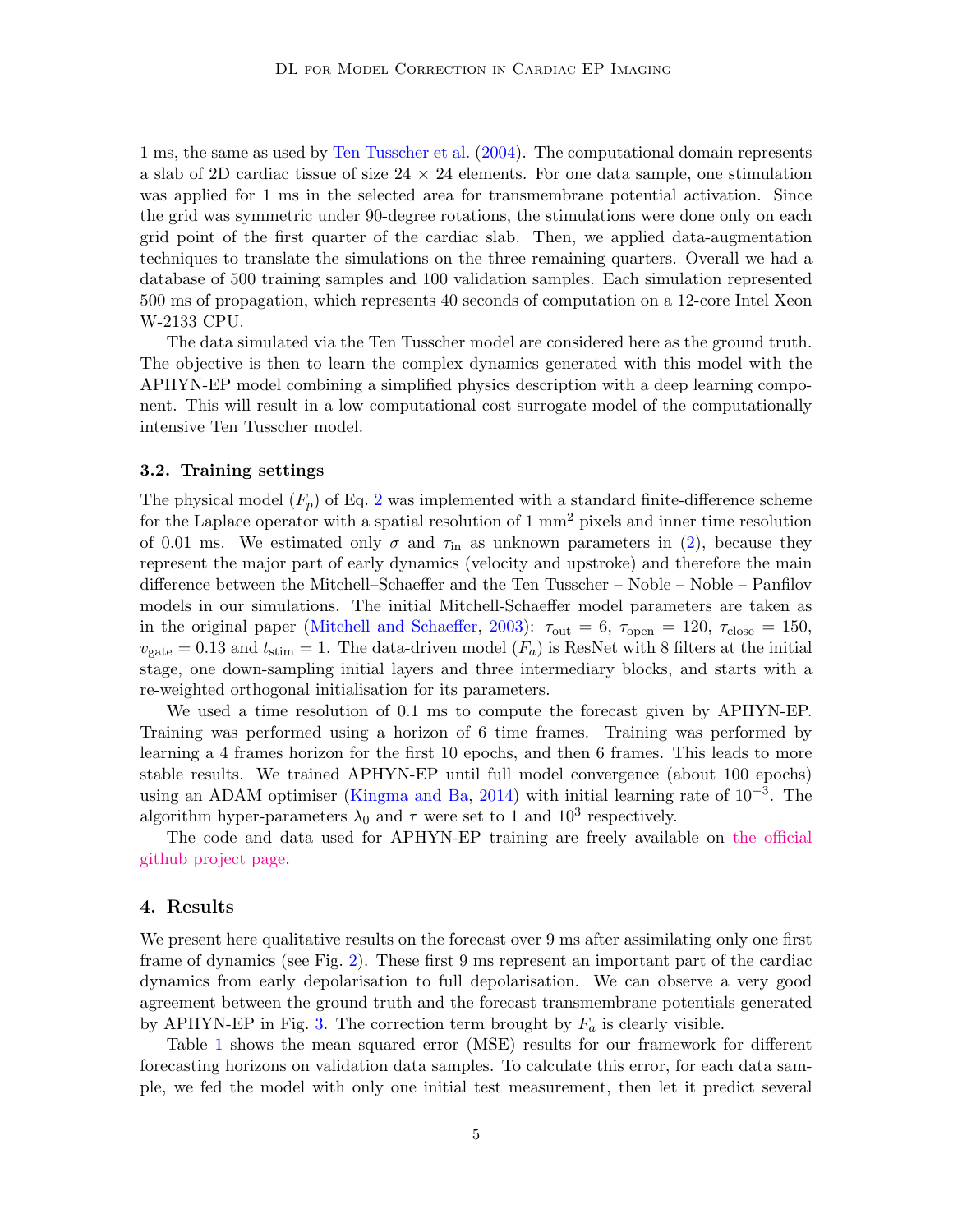<span id="page-5-2"></span>

| Table 1: Mean-squared error (MSE) of normalised transmembrane potential forecasting per |  |
|-----------------------------------------------------------------------------------------|--|
| time-step for different forecasting horizons.                                           |  |



<span id="page-5-0"></span>Figure 2: APHYN-EP predicted dynamics for the transmembrane potential diffusion. The figure shows a 9 ms of forecast).



<span id="page-5-1"></span>Figure 3: (a,b) Transmembrane potential at point (10,10) in the cardiac slab (red point, see Fig. [2\)](#page-5-0) with different forecasting horizons. Ground truth (GT), APHYN-EP, physical  $(F_p)$  and data-driven  $(F_a)$  component of APHYN-EP.

steps forward without any additional information. We also added for comparison two baseline models corresponding to the two components of our model, each used alone: only the "incomplete" physical model and only the data-driven model (ResNet) trained on the same dataset as APHYN-EP, described in [3.1.](#page-3-0) As we can see, APHYN-EP captured the observed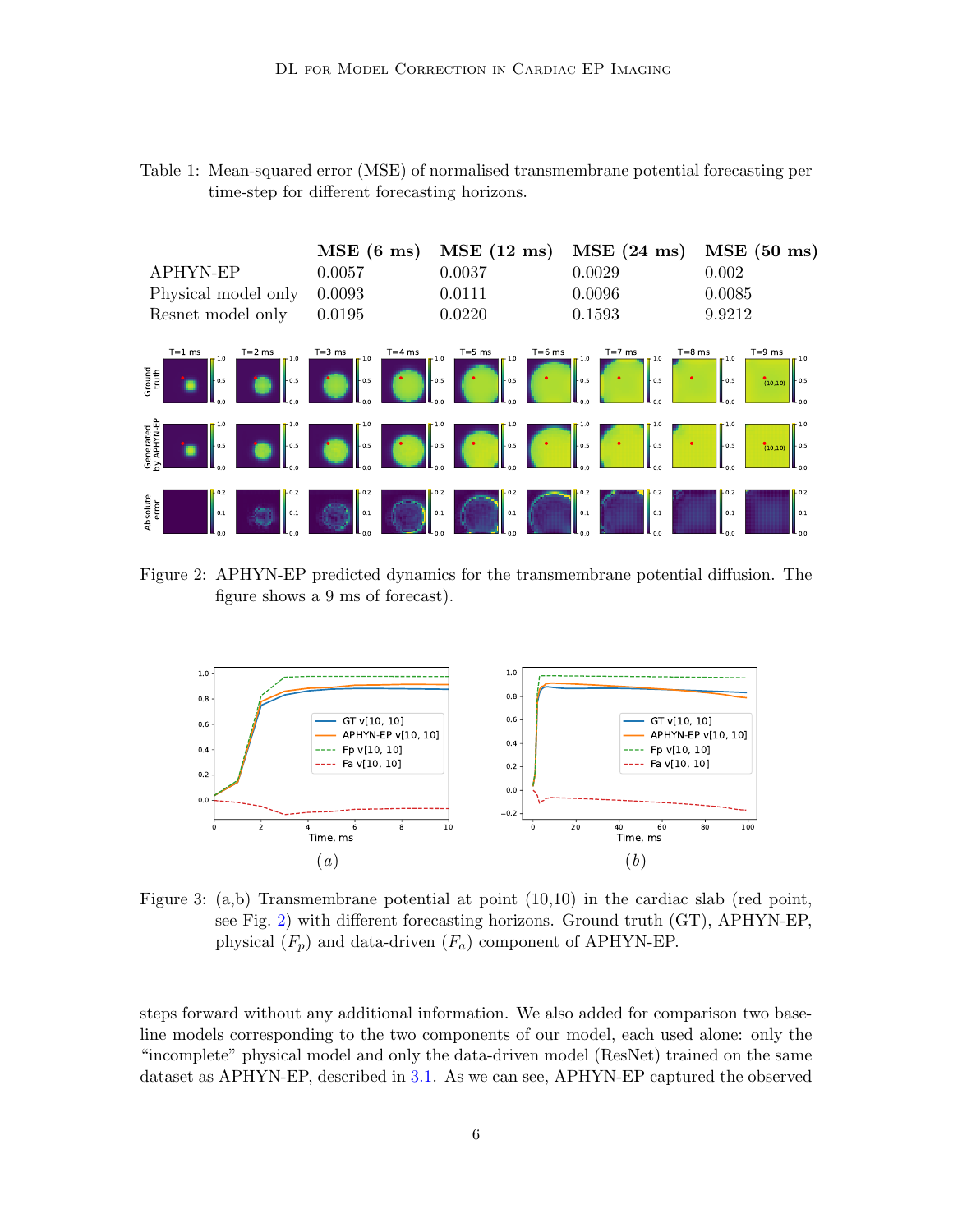dynamics with good precision for different time horizons, even if for training we used only the first 6 ms. In the same time, the pure physical and the data-driven models when used alone struggle to learn the proper dynamics. Figure [5](#page-7-0) visually confirms those numerical results. The physical model (as well as APHYN-EP) correctly identifies the velocity and the activation time of transmembrane potential, but not the transmembrane potential values, due to its physical construction and limitations. The data-driven model can have a good precision, but it reproduces only average dynamics and is very sensitive to self-generated noise, which is crucial when forecasting.



<span id="page-6-0"></span>Figure 4: Predicted dynamics for the transmembrane potential diffusion by APHYN-EP physical component (second row), error with ground-truth diffusion for this physical component of APHYN-EP (third row), and trained APHYN-EP data-driven component contribution (bottom row).

Figures [3](#page-5-1) and [4](#page-6-0) represent the performance of different components of APHYN-EP and their contribution to the final result. We can see which part of the generated transmembrane potential was created by the physical component of the framework (see Fig. [4](#page-6-0) (second row)). The data-driven component was used only to correct the difference between the groundtruth dynamics and the physical part (see Fig. [4](#page-6-0) (third and fourth rows)).

#### 5. Conclusion

We have presented the APHYN-EP framework for modeling complex cardiac electrophysiology dynamics via a surrogate model combining simplified physics and deep neural networks. We demonstrated that this framework is able to reproduce with good precision the dynamics simulated by the Ten Tusscher – Noble – Noble – Panfilov ionic model, even using a simplified electrophysiology model as a physical component of the framework.

Such framework opens up possibilities in order to introduce prior knowledge in deep learning approaches through explicit equations and to correct model errors from data.

Future work will evaluate this framework on more challenging settings: presence of scars, multiple onsets and various conduction velocities in the cardiac tissue slab. We also left for the future the adaptation of the APHYN-EP application on the surface of real 3D heart.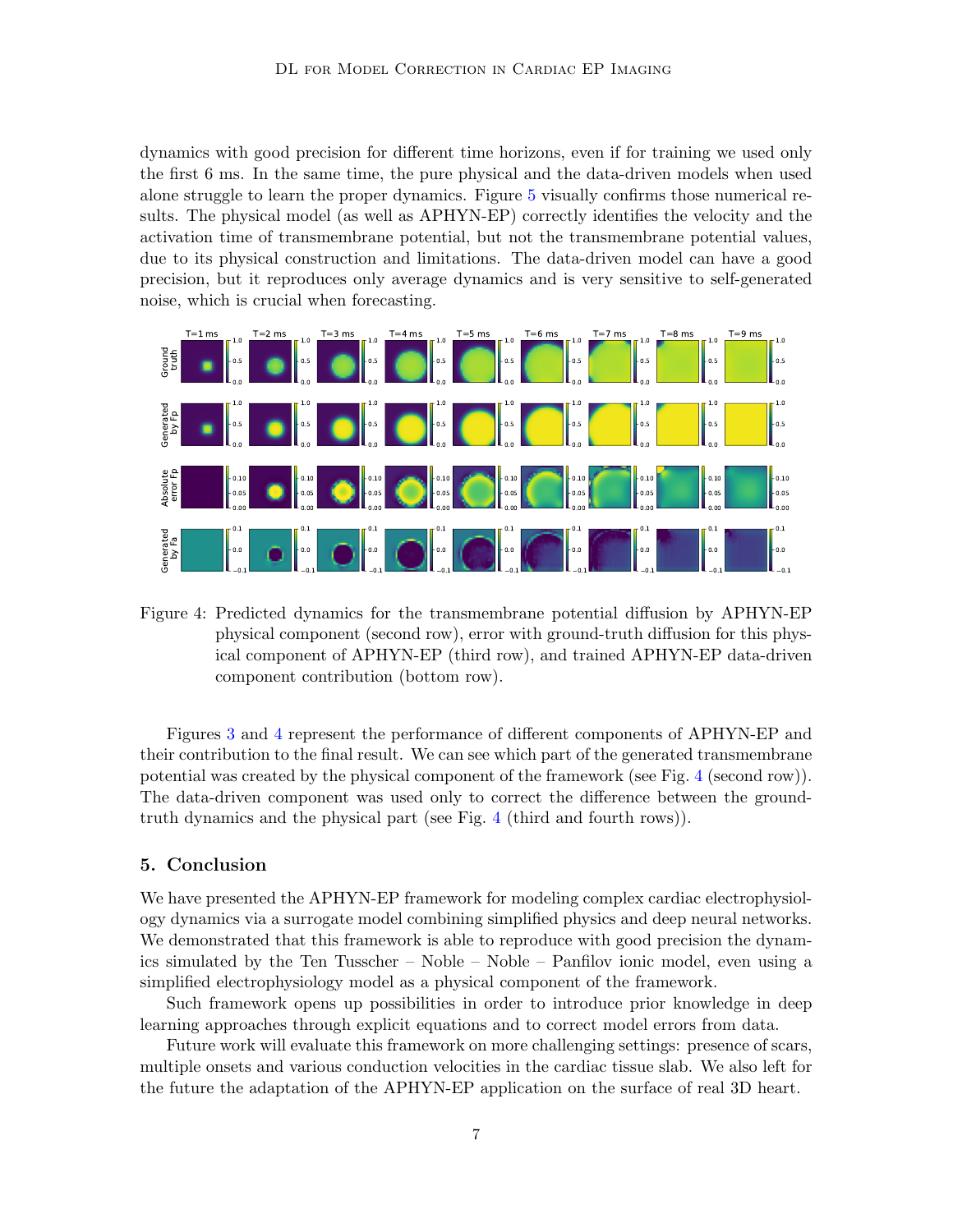

<span id="page-7-0"></span>Figure 5: Transmembrane potential ground truth (GT), generated by APHYN-EP, by Physical model and ResNet model at the leftmost upper point (1,1) (a,b), at point  $(10,10)$   $(c,d)$  and the rightmost bottom point  $(23,23)$   $(e,f)$  in the cardiac slab with different forecasting horizons, the same GT dynamics as at Fig. [2-](#page-5-0)[3.](#page-5-1)

### Acknowledgments

This work has been supported by the French government, through the 3IA Côte d'Azur Investments in the Future project managed by the National Research Agency (ANR) with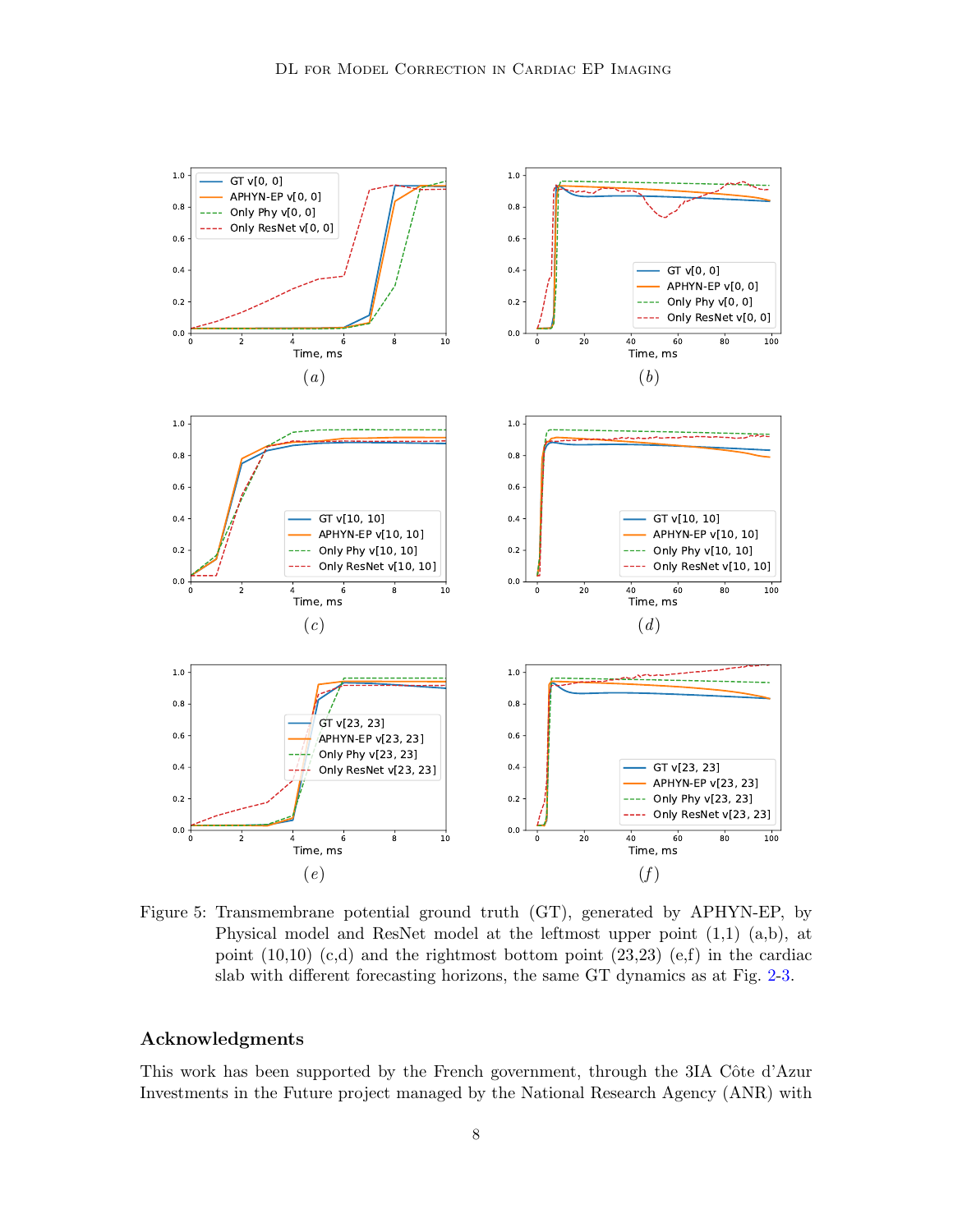the reference number ANR-19-P3IA-0002, through the "Research and Teaching chairs in artificial intelligence (AI Chairs)" funding for DL4Clim project, and through ANR grant reference ANR-10-IAHU04-LIRYC. The research leading to these results has also received European funding from the ERC starting grant ECSTATIC (715093). The authors are grateful to the OPAL infrastructure from Université Côte d'Azur and to HPC resources of CINES under GENCI allocation 2020-A0090307379 for providing resources and support.

#### References

- <span id="page-8-3"></span>Rubin R. Aliev and Alexander V. Panfilov. A simple two-variable model of cardiac excitation. Chaos, Solitons & Fractals, 7(3):293–301, 1996.
- <span id="page-8-6"></span>Ibrahim Ayed, Nicolas Cedilnik, Patrick Gallinari, and Maxime Sermesant. EP-Net: Learning cardiac electrophysiology models for physiology-based constraints in data-driven predictions. In Int. Conf. FIMH, pages 55–63. Springer, 2019a.
- <span id="page-8-5"></span>Ibrahim Ayed, Emmanuel de Bézenac, Arthur Pajot, Julien Brajard, and Patrick Gallinari. Learning dynamical systems from partial observations. arXiv preprint:1902.11136, 2019b.
- <span id="page-8-4"></span>Ricky T. Q. Chen, Yulia Rubanova, Jesse Bettencourt, and David Duvenaud. Neural ordinary differential equations. Adv Neural Inform Process Syst, 2018.
- <span id="page-8-11"></span>Ricky T. Q. Chen, Brandon Amos, and Maximilian Nickel. Learning neural event functions for ordinary differential equations. ICRL, 2021.
- <span id="page-8-7"></span>Sebastien Court and Karl Kunisch. Design of the monodomain model by artificial neural networks. arXiv preprint:2107.03136, 2021.
- <span id="page-8-2"></span>Richard FitzHugh. Impulses and physiological states in theoretical models of nerve membrane. Biophysical Journal, 1(6):445–466, 1961.
- <span id="page-8-8"></span>Stefania Fresca, Andrea Manzoni, Luca Dedè, and Alfio Quarteroni. POD-enhanced deep learning-based reduced order models for the real-time simulation of cardiac electrophysiology in the left atrium. Front. Physiol., 12, 2021.
- <span id="page-8-0"></span>Sophie Giffard-Roisin, Thomas Jackson, Lauren Fovargue, Jack Lee, Herve Delingette, Reza Razavi, Nicholas Ayache, and Maxime Sermesant. Non-invasive personalization of a cardiac electrophysiology model from body surface potential mapping. IEEE Trans. Biomed. Eng., 64(9):2206–2218, 2017.
- <span id="page-8-10"></span>Kaiming He, Xiangyu Zhang, Shaoqing Ren, and Jian Sun. Deep residual learning for image recognition. In IEEE conf. CVPR, pages 770–778, 2016.
- <span id="page-8-9"></span>Clara Herrero Martin, Alon Oved, Rasheda A. Chowdhury, Elisabeth Ullmann, Nicholas S. Peters, Anil A. Bharath, and Marta Varela. EP-PINNs: Cardiac electrophysiology characterisation using physics-informed neural networks. Front. Cardiovasc. Med., 8, 2022.
- <span id="page-8-1"></span>Amel Karoui, Mostafa Bendahmane, and Nejib Zemzemi. Cardiac activation maps reconstruction: a comparative study between data-driven and physics-based methods. Front. Physiol., 12:1265, 2021.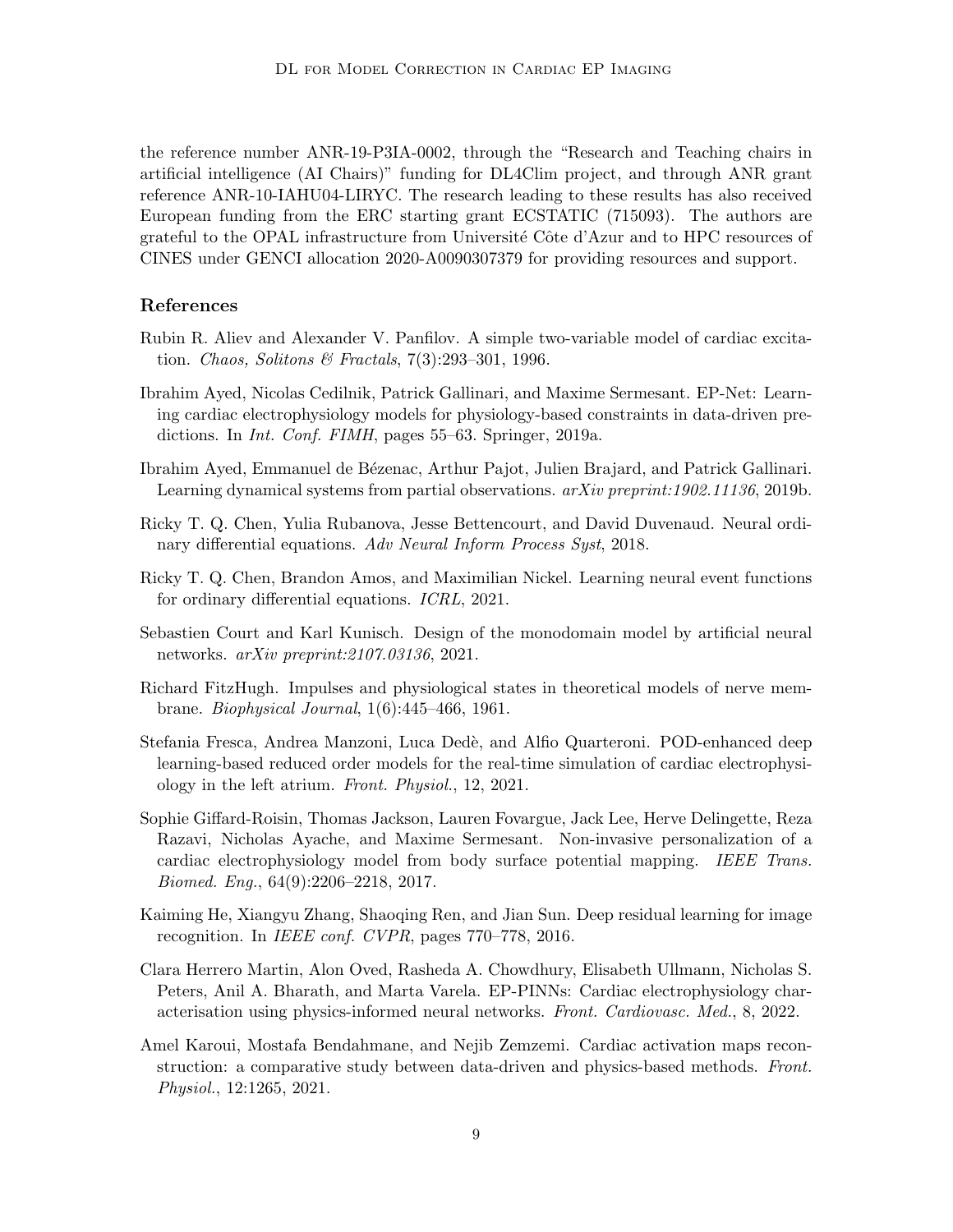- <span id="page-9-7"></span>Victoriya Kashtanova, Ibrahim Ayed, Nicolas Cedilnik, Patrick Gallinari, and Maxime Sermesant. EP-Net 2.0: Out-of-domain generalisation for deep learning models of cardiac electrophysiology. In Int. Conf. FIMH, volume 12738 of Lecture Notes in Computer Science, pages 482–492. Springer International Publishing, 2021.
- <span id="page-9-13"></span>Diederik P Kingma and Jimmy Ba. Adam: A method for stochastic optimization.  $arXiv$ preprint:1412.6980, 2014.
- <span id="page-9-11"></span>Dorian Krause, Mark Potse, Thomas Dickopf, Rolf Krause, Angelo Auricchio, and Frits W. Prinzen. Hybrid parallelization of a large-scale heart model. In Facing the Multicore-Challenge II, volume 7174 of Lecture Notes in Computer Science, pages 120–132. Springer, 2012.
- <span id="page-9-5"></span>Zichao Long, Yiping Lu, Xianzhong Ma, and Bin Dong. PDE-net: Learning PDEs from data. In Int. Conf. ICML, pages 3208–3216. PMLR, 2018.
- <span id="page-9-6"></span>Zichao Long, Yiping Lu, and Bin Dong. PDE-net 2.0: Learning PDEs from data with a numeric-symbolic hybrid deep network. J. Comput. Phys., 399:108925, 2019.
- <span id="page-9-0"></span>Tommaso Mansi, Tiziano Passerini, and Dorin Comaniciu. Artificial Intelligence for Computational Modeling of the Heart. Elsevier, 2020.
- <span id="page-9-4"></span>Colleen C Mitchell and David G Schaeffer. A two-current model for the dynamics of cardiac membrane. Bull. Math. Biol, 65(5):767–793, 2003.
- <span id="page-9-2"></span>J. Nagumo, S. Arimoto, and S. Yoshizawa. An active pulse transmission line simulating nerve axon. *Proceedings of the IRE*,  $50(10):2061-2070$ , 1962.
- <span id="page-9-3"></span>Martyn P. Nash and Alexander V. Panfilov. Electromechanical model of excitable tissue to study reentrant cardiac arrhythmias. Prog. Biophys. Mol. Biol., 85(2):501–522, 2004.
- <span id="page-9-10"></span>Adam Paszke, Sam Gross, Francisco Massa, Adam Lerer, James Bradbury, Gregory Chanan, Trevor Killeen, Zeming Lin, Natalia Gimelshein, Luca Antiga, et al. Pytorch: An imperative style, high-performance deep learning library. Adv. Neural Inf. Process. Syst., 32, 2019.
- <span id="page-9-12"></span>Mark Potse. Scalable and accurate ECG simulation for reaction-diffusion models of the human heart. Front. Physiol., 9:370, 2018.
- <span id="page-9-9"></span>Jatin Relan, Phani Chinchapatnam, Maxime Sermesant, Kawal Rhode, Matt Ginks, Hervé Delingette, C Aldo Rinaldi, Reza Razavi, and Nicholas Ayache. Coupled personalization of cardiac electrophysiology models for prediction of ischaemic ventricular tachycardia. Interface Focus, 1(3):396–407, 2011.
- <span id="page-9-8"></span>Francisco Sahli Costabal, Yibo Yang, Paris Perdikaris, Daniel E. Hurtado, and Ellen Kuhl. Physics-informed neural networks for cardiac activation mapping. Front. Phys., 8:42, 2020.
- <span id="page-9-1"></span>K. H. W. J. Ten Tusscher and A. V. Panfilov. Alternans and spiral breakup in a human ventricular tissue model. Am. J. Physiol. - Heart Circ. Physiol., 291(3):H1088–H1100, 2006.